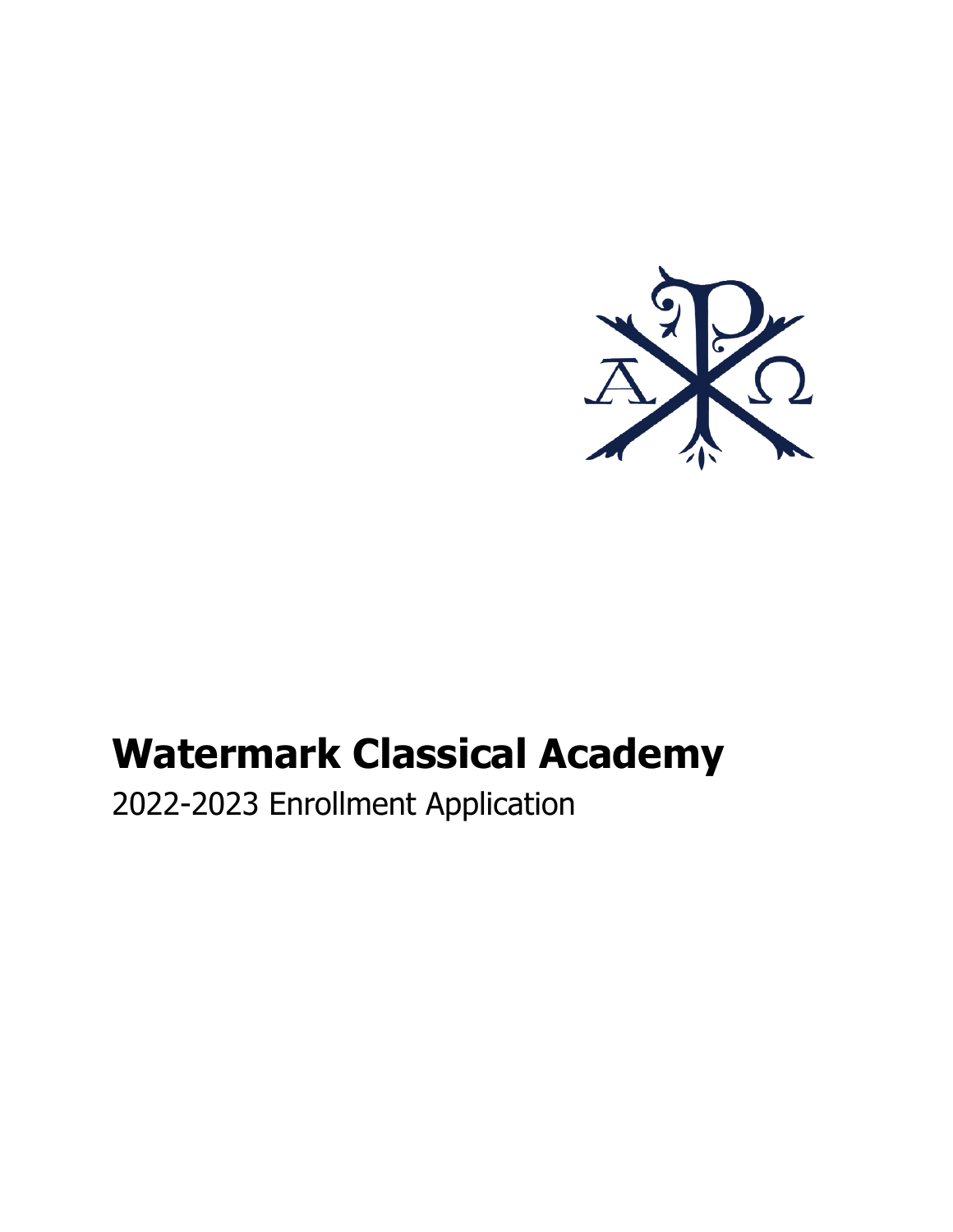### **Table of Contents**

| <b>Welcome</b>                       | 3              |
|--------------------------------------|----------------|
| <b>Application</b>                   | 4              |
| Family Application                   | $\overline{4}$ |
| <b>Student Information</b>           | 4              |
| <b>Educational History</b>           | 8              |
| <b>Educational Philosophy</b>        | 9              |
| <b>WCA Policies</b>                  | 10             |
| <b>Student Discipline Policy</b>     | 10             |
| Safety Policy                        | 12             |
| Uniform Policy                       | 13             |
| <b>WCA Core Beliefs</b>              | 14             |
| <b>Statement of Faith</b>            | 14             |
| <b>Mission</b>                       | 15             |
| <b>Vision</b>                        | 15             |
| <b>Vision for Students</b>           | 15             |
| <b>Vision for Parents</b>            | 15             |
| <b>Vision for Parents</b>            | 15             |
| <b>Parents and Students</b>          | 16             |
| Parent Responsibilities              | 16             |
| PA Homeschool Requirements           | 16             |
| Students with Learning Disabilities  | 17             |
| <b>Financial Commitment</b>          | 18             |
| <b>Contractual Obligation</b>        | 18             |
| <b>Authorization &amp; Signature</b> | 18             |
| Information in School Directory      | 18             |
| <b>Contracting Signature</b>         | 18             |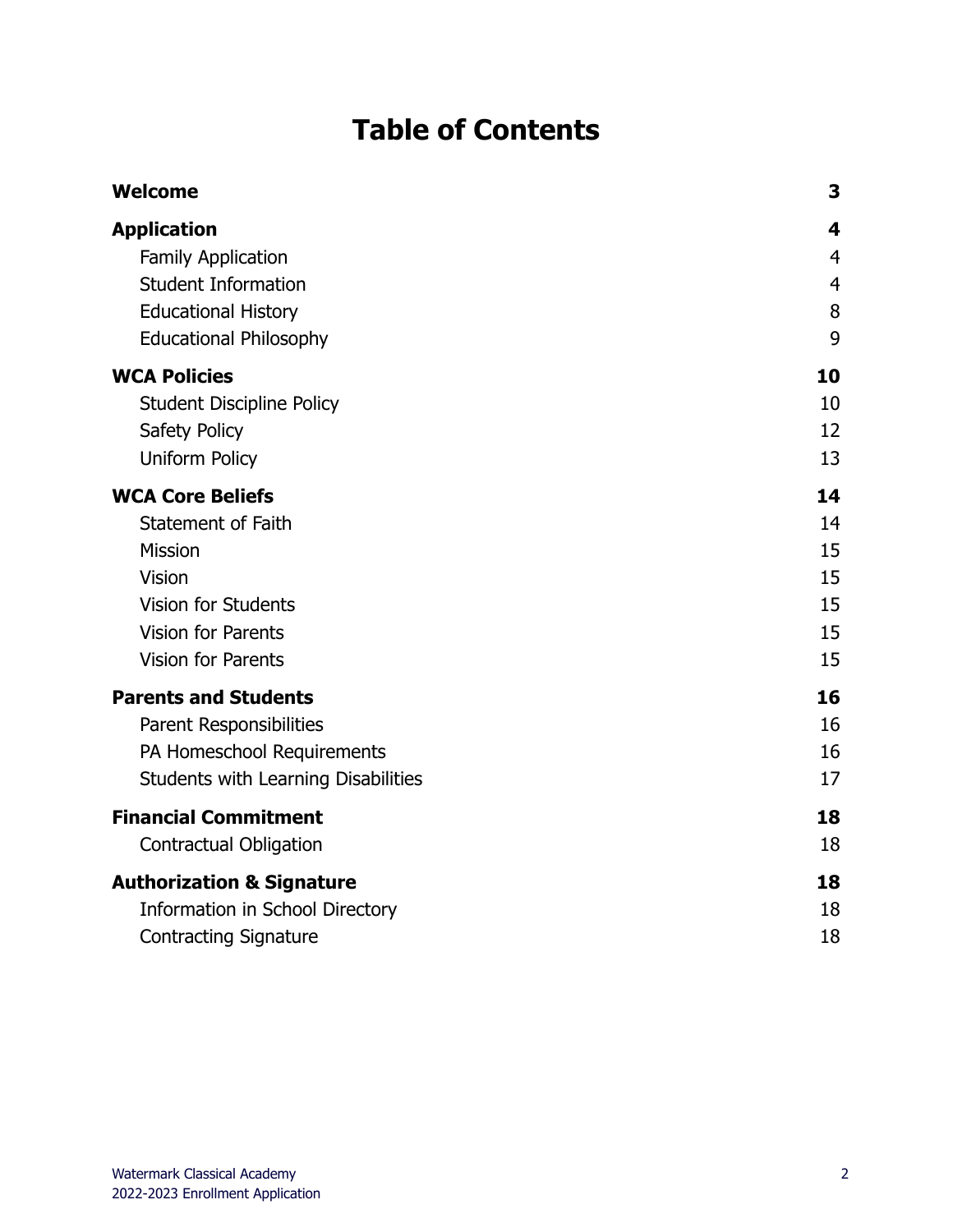# <span id="page-2-0"></span>**Welcome**

Prospective WCA family,

We are honored by your interest in becoming a part of Watermark Classical Academy! The steps to completing registration are:

- STEP 1: Complete an application from our website. It will be made available on January 24th, 2022. Beginning January 31st, this can either be printed and submitted in person at the school or filled out electronically and emailed to [admissions@watermarkclassical.com.](mailto:admissions@watermarkclassical.com)
	- Enrollment will close when class sizes reach 16 students, and a waiting list will begin.
- STEP 2: WCA's Instructional Head of School (Mrs. Anna Conley) will contact you to schedule a student evaluation and family interview or to notify you about your waiting list status.
- STEP 3: After the evaluation and family interview, we will notify you as to the admittance of your student(s).
- STEP 4: Upon acceptance, pay the tuition deposit of \$400 per child by check made out to Watermark Classical Academy. Tuition deposits can be sent to: WCA Administration
	- P.O. Box 397

Sewickley, PA 15143

● STEP 5: WCA will notify you of your enrollment status no later than May 1, 2022.

Please do not hesitate to reach out to us with any questions or concerns. We look forward to continuing our partnership with families throughout the 2022-2023 school year.

Blessings,

Anna Conley WCA Instructional Head of School & Teacher

Caleb Vits WCA Administrative Head of School & Teacher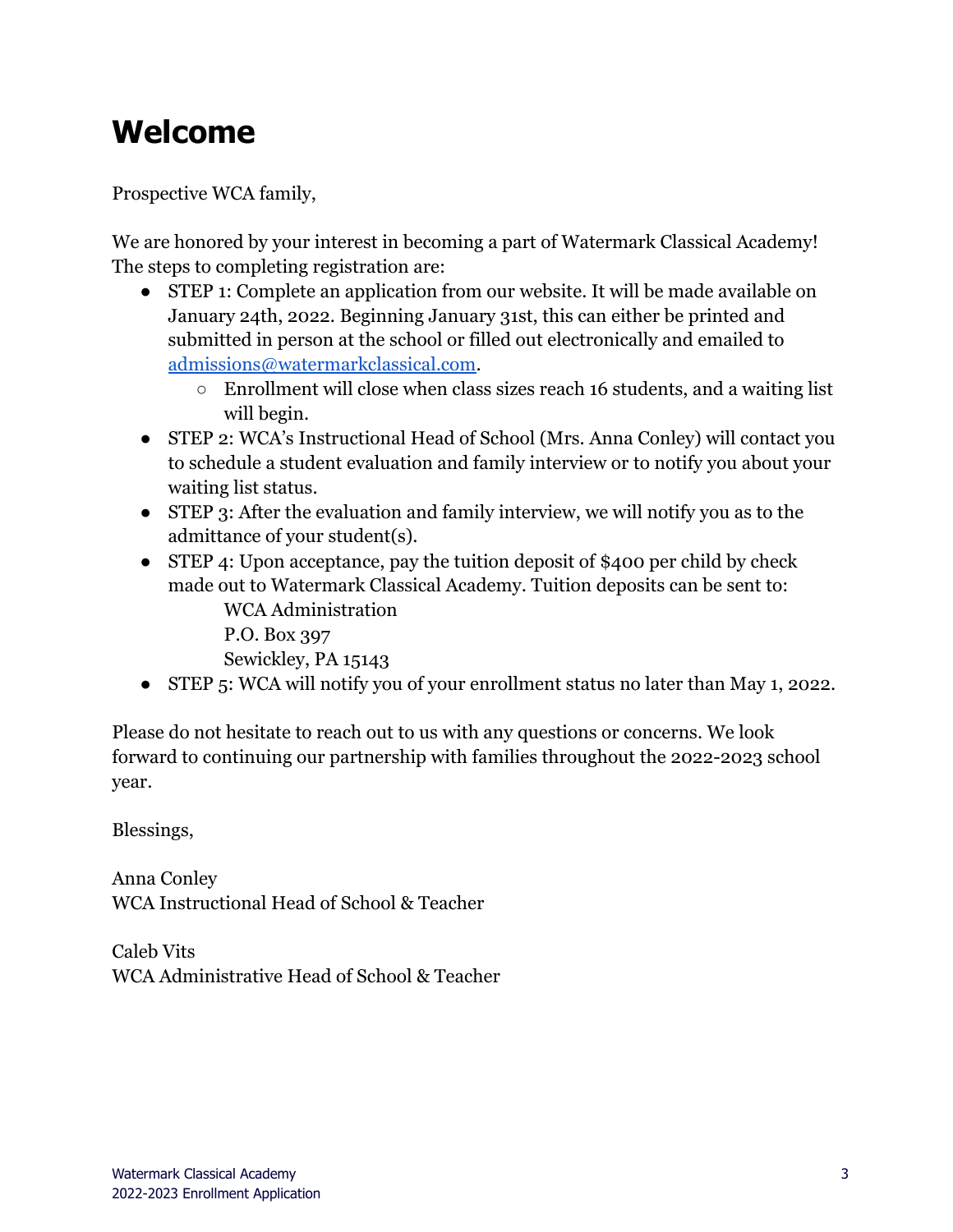# <span id="page-3-0"></span>**Application**

# <span id="page-3-1"></span>**Family Application**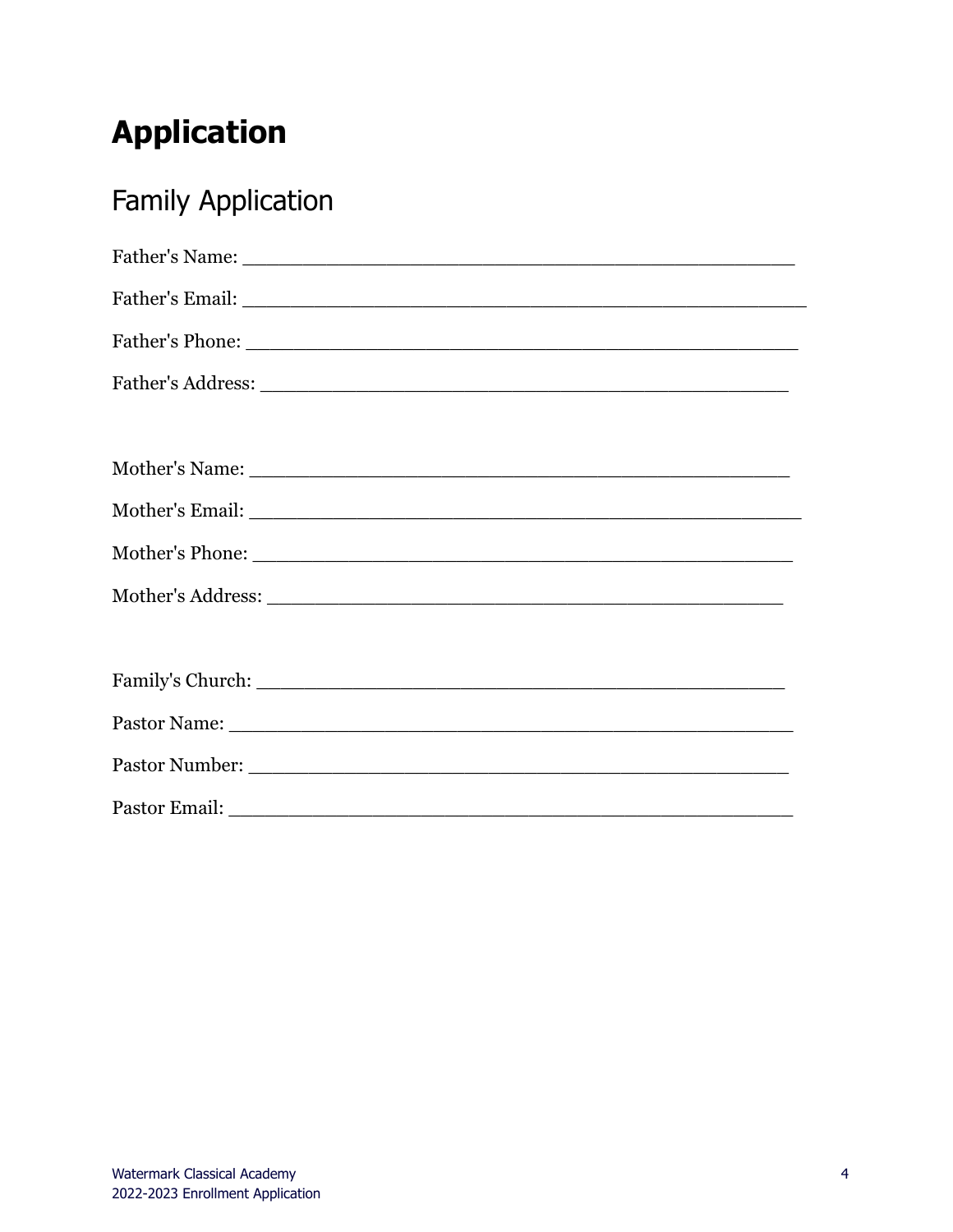### <span id="page-4-0"></span>Student Information

#### **Student 1**

|                                        | Birthdate: _____________________________Grade level for 2022-2023 school year: ____________________ |
|----------------------------------------|-----------------------------------------------------------------------------------------------------|
| Previous school enrollment/experience: |                                                                                                     |
| <b>Student 2</b>                       |                                                                                                     |
|                                        |                                                                                                     |
|                                        |                                                                                                     |
|                                        | Birthdate: ____________________________Grade level for 2022-2023 school year: _____________________ |
| Previous school enrollment/experience: |                                                                                                     |
|                                        |                                                                                                     |
| <b>Student 3</b>                       |                                                                                                     |
|                                        |                                                                                                     |
|                                        | Birthdate: _______________________________Grade level for 2022-2023 school year: __________________ |
| Previous school enrollment/experience: |                                                                                                     |
|                                        |                                                                                                     |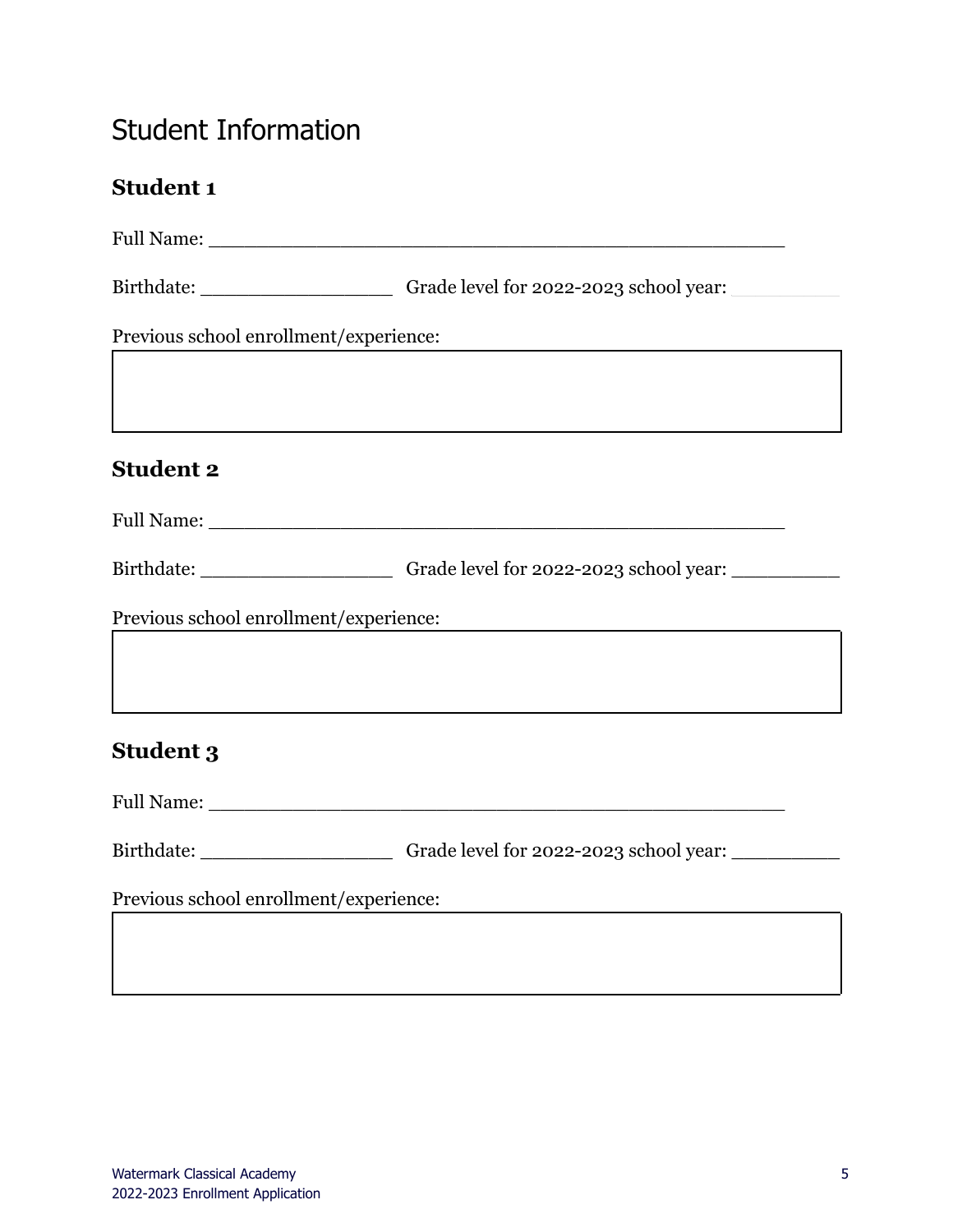Please list any significant allergies (food or otherwise) your child(ren) may have:

Please note any medical issues your child(ren) has of which we should be aware:

Explain in a few sentences why you want your child(ren) to attend WCA:

How did you hear about WCA?

How does your family life promote the idea of finding joy in learning?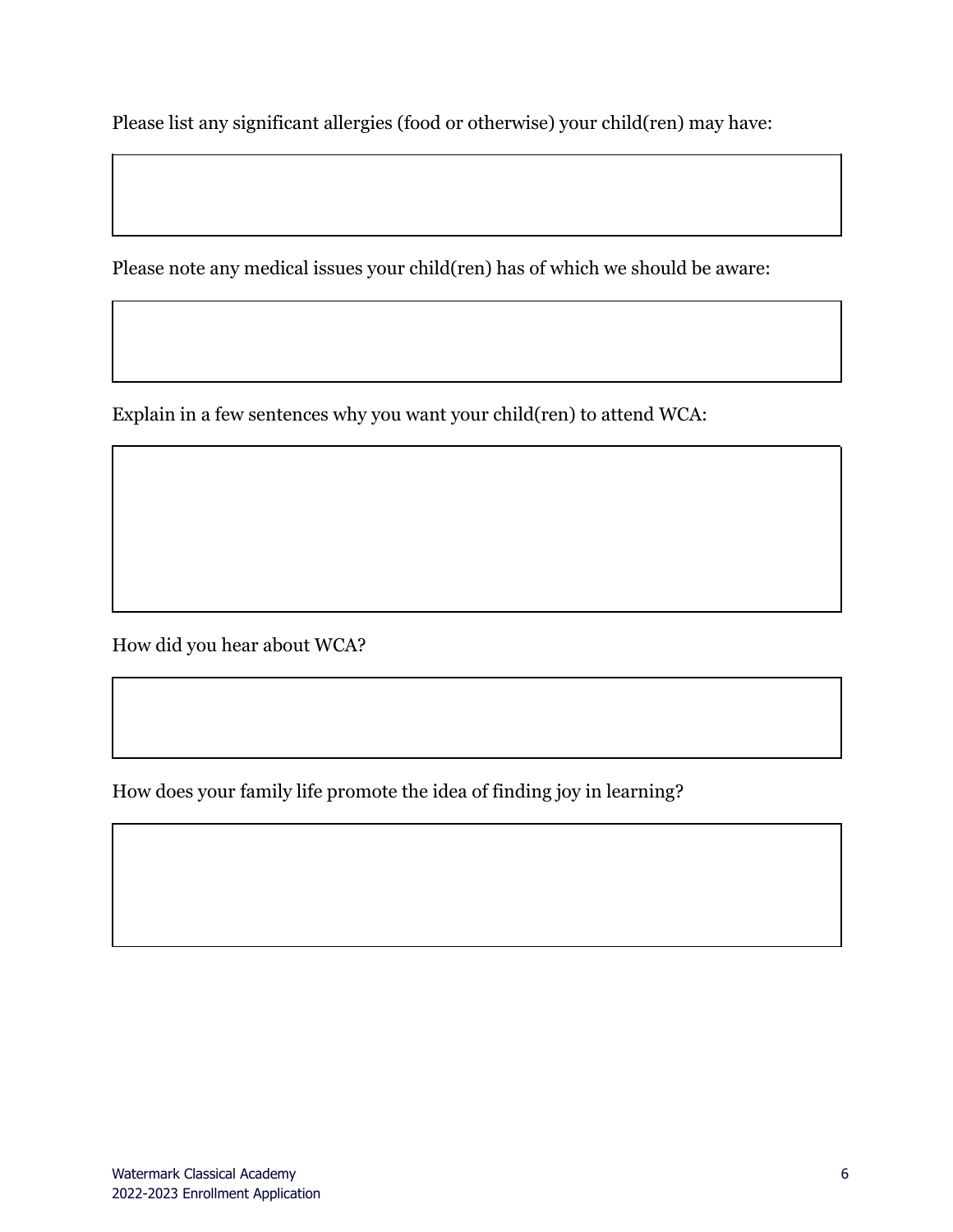What virtues would you most like your child(ren) to exhibit?

If you found your child was sinking academically, how would you respond?

If a conflict arises between you or your child and the classroom teacher, how would you attempt to resolve it?

What is your family's relationship like with your local church?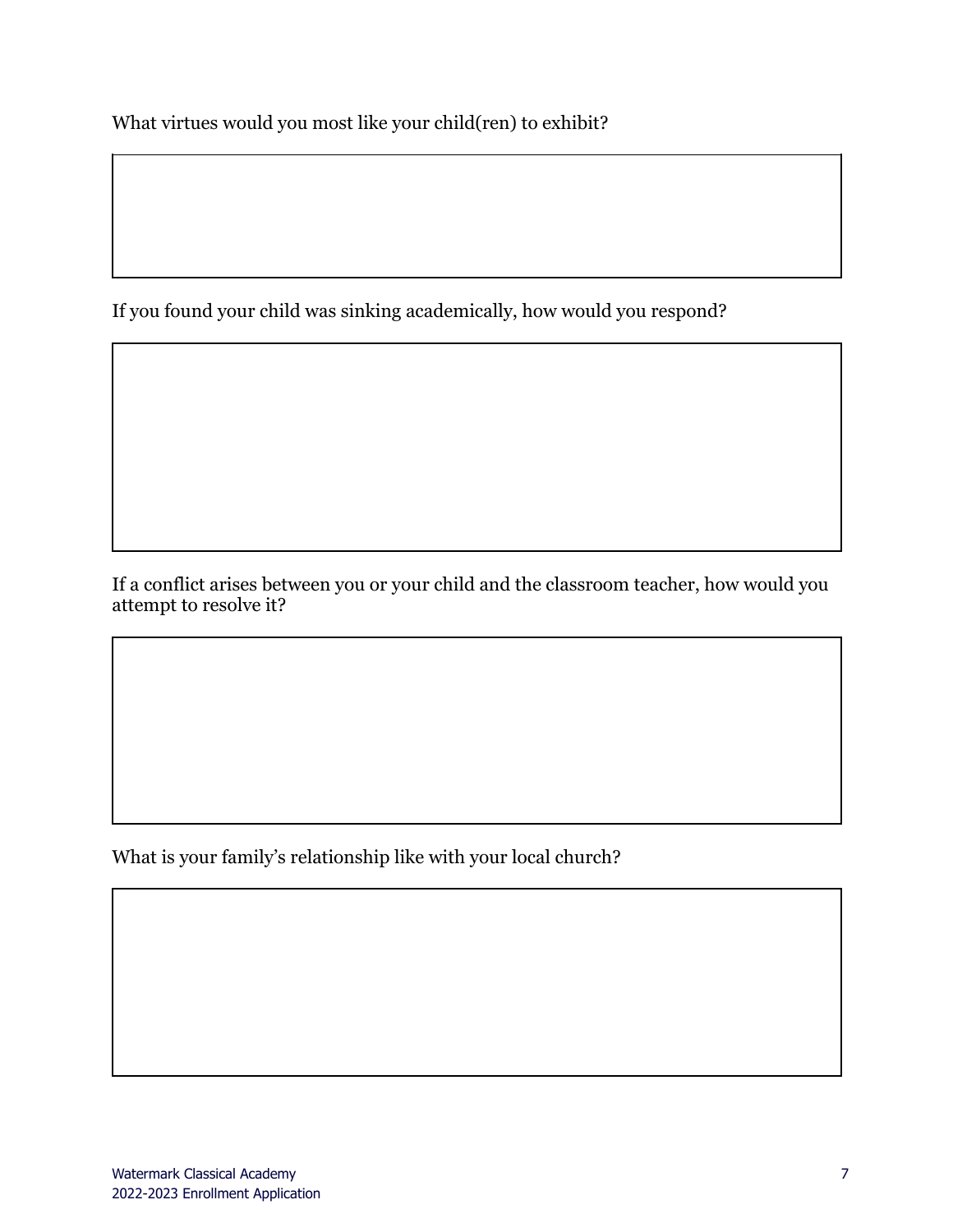#### <span id="page-7-0"></span>Educational History

Please summarize each child's curricular and educational experience through the end of the 2021-2022 school year. *Please note homeschooled vs. public/private classroom and specific levels of curriculum completed as well as the name of the curriculum if possible!*

WCA is not staffed to handle students with severe learning disabilities or those who exhibit consistently challenging or disruptive behavior. For your child's best interest, please be candid and share any past behavioral or academic struggles up to this point:

Please explain if your child is currently or has ever been seen by a psychiatrist or counselor. If so, please provide additional details and share if your student has been formally diagnosed with any clinical disorder or learning disability: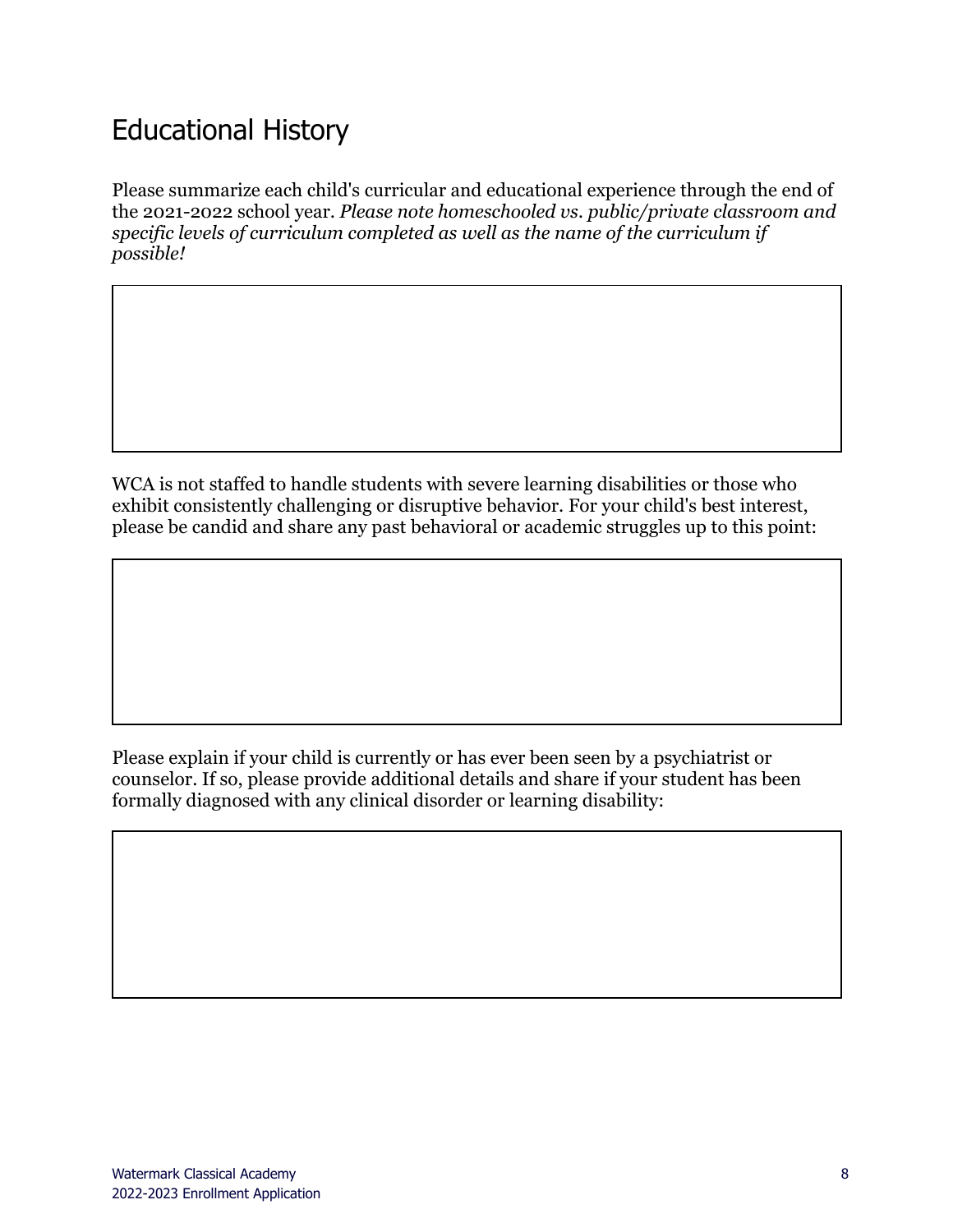#### <span id="page-8-0"></span>Educational Philosophy

Please review the following documents, and initial all that you agree with:

| <b>Statement of Faith</b>                                  |  |
|------------------------------------------------------------|--|
| 2. Student Discipline Policy                               |  |
| 3. Mission & Vision                                        |  |
| 4. Learning Disability Policy                              |  |
| 5. Parent Responsibilities & PA Homeschooling Requirements |  |
| 6. School Safety Policy                                    |  |
| <b>School Uniform Policy</b>                               |  |

If there are any points of philosophy or school policy which do not align with your family goals, please explain: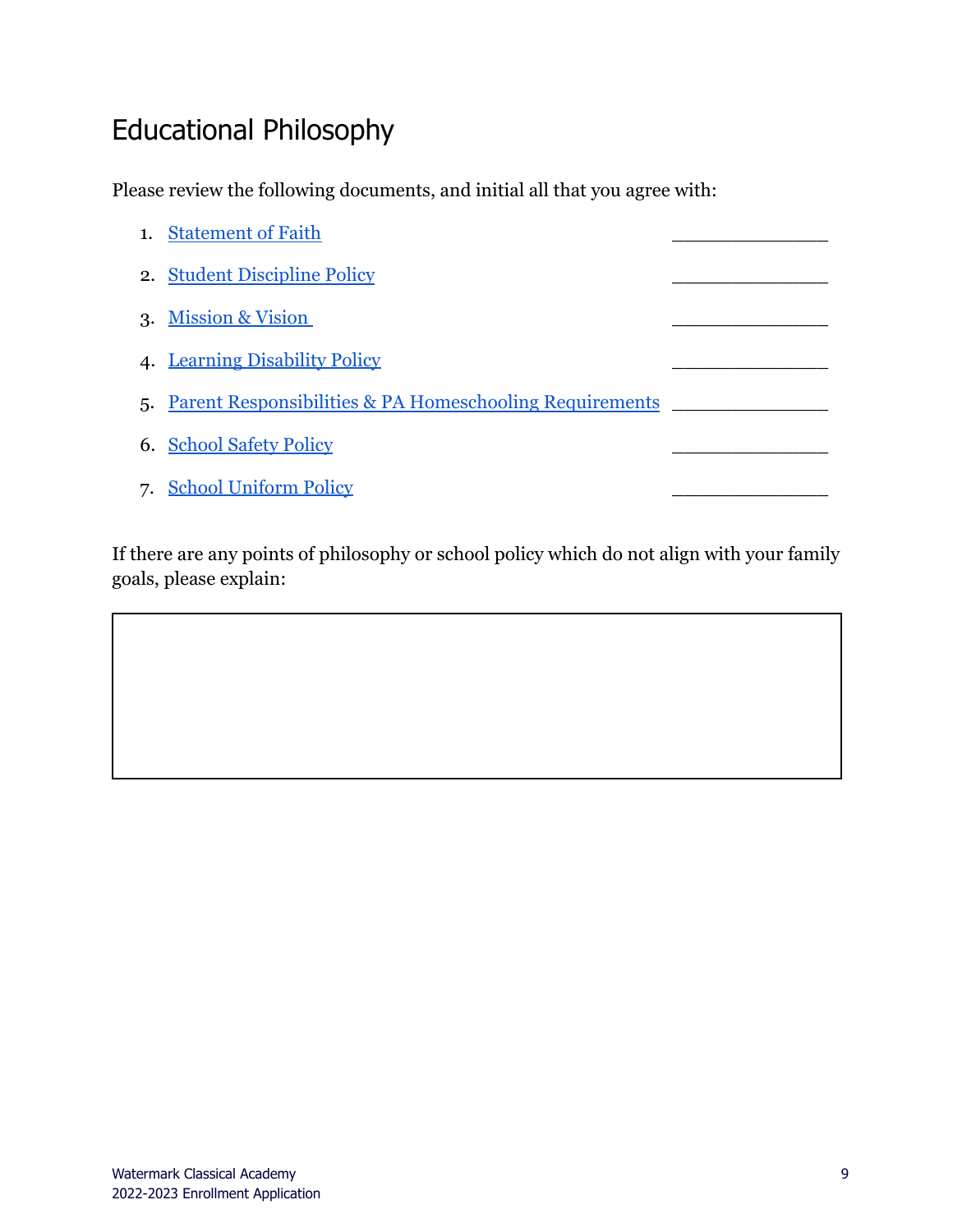### <span id="page-9-0"></span>**WCA Policies**

#### <span id="page-9-1"></span>Student Discipline Policy

Watermark Classical Academy believes, in accordance with Scripture, the primary responsibility of raising a child to be that of the parents. However, when a child is under the care of The Academy, we are honored to thoughtfully assume the role of guiding, encouraging, and correcting children as part of the partnership we have with families.

The intention of all disciplinary measures is to act within the biblical standards of conduct and speech as is appropriate for a teacher and student relationship. The Academy will work with parents and students to establish individual behavior plans when deemed necessary. However, as a general guideline for classroom management, WCA has established the following principles for handling classroom disruption/student misbehavior:

- 1. All classrooms at WCA have a proactive approach to classroom management. This begins with establishing clear expectations, routines, and procedures.
- 2. All classroom teachers will praise in public and correct in private our desire is for students to grow academically, spiritually, and emotionally. By setting clear expectations and addressing times of correction with grace and clarity, we do our very best to support the work our parents have already done in the home.

If private correction does not encourage a change in behavior, WCA teachers will meet with parents to develop an individual behavior plan for continued disruptive or challenging classroom behavior.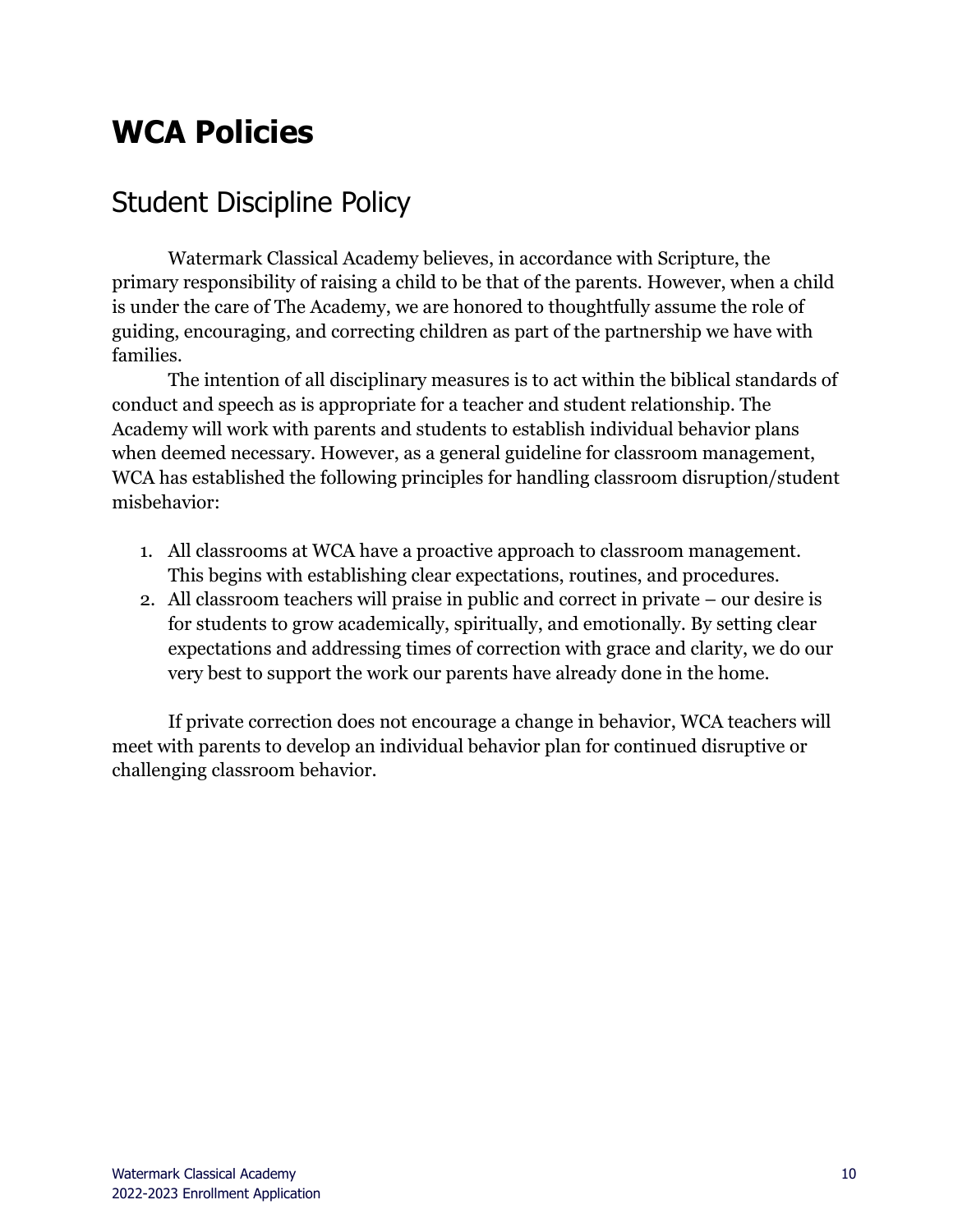Student behavior requiring immediate disciplinary action could include but is not limited to the following:

- 1. Inappropriate speech
- 2. Inappropriate conduct (either harmful, sexual, or altogether negligent) whether to oneself, with another student, or with property belonging to another.
- 3. An inability to meet the academic standard
- 4. Accumulated absences
- 5. Plagiarism
- 6. A consistent neglect of dress standards
- 7. Inappropriate speech or conduct on the part of a family member or friend that is disruptive to the learning environment at WCA
- 8. Any action which breaks state or federal law
- 9. Any conviction by a state or federal court
- 10. Consistent disruption of the class, affecting the learning environment of fellow students

WCA always desires to manage student behavior in accordance with what the teacher understands to be the parents' desires. However, WCA also reserves the right to suspend or expel a student from class for any length of time deemed necessary by WCA's leadership due to behavior that does not meet the standards agreed to upon enrollment.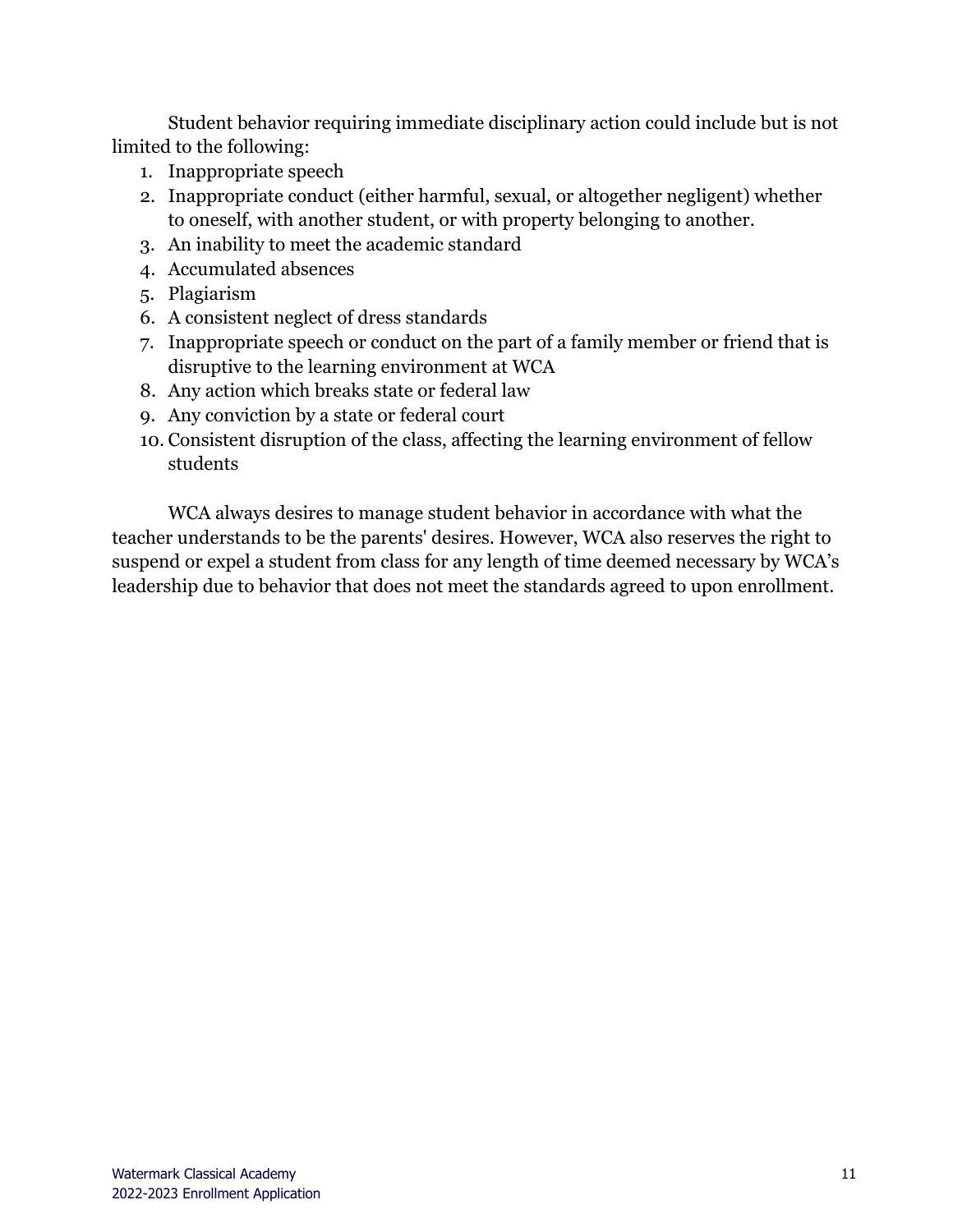### <span id="page-11-0"></span>Safety Policy

The safety of students is the most important thing to us each day. We have done our best to prepare for emergency situations, and will continue to plan and practice for a variety of emergencies. The proactive measures we have taken include:

- 1. The building is locked from  $8:30 12:30$  every day.
- 2. Every classroom has a phone with the ability to intercom the rest of the building in the case of an emergency.
- 3. Each classroom has a fire and emergency packet. This includes a class roster, any special medical information, and parent contact information. This packet is to be carried by the teacher for fire drills or other emergency evacuations.
- 4. We have two planned meeting locations should evacuation be necessary.
- 5. WCA has worked to build a relationship with local police. We have an officer occasionally walk the building and local emergency responders are familiar with our classroom spaces and building layout.
- 6. We have first aid kits in every classroom, and teachers who are first aid and CPR certified.
- 7. All teachers and substitutes have child safety clearances. No adult will be left unattended with students who has not been hired by WCA.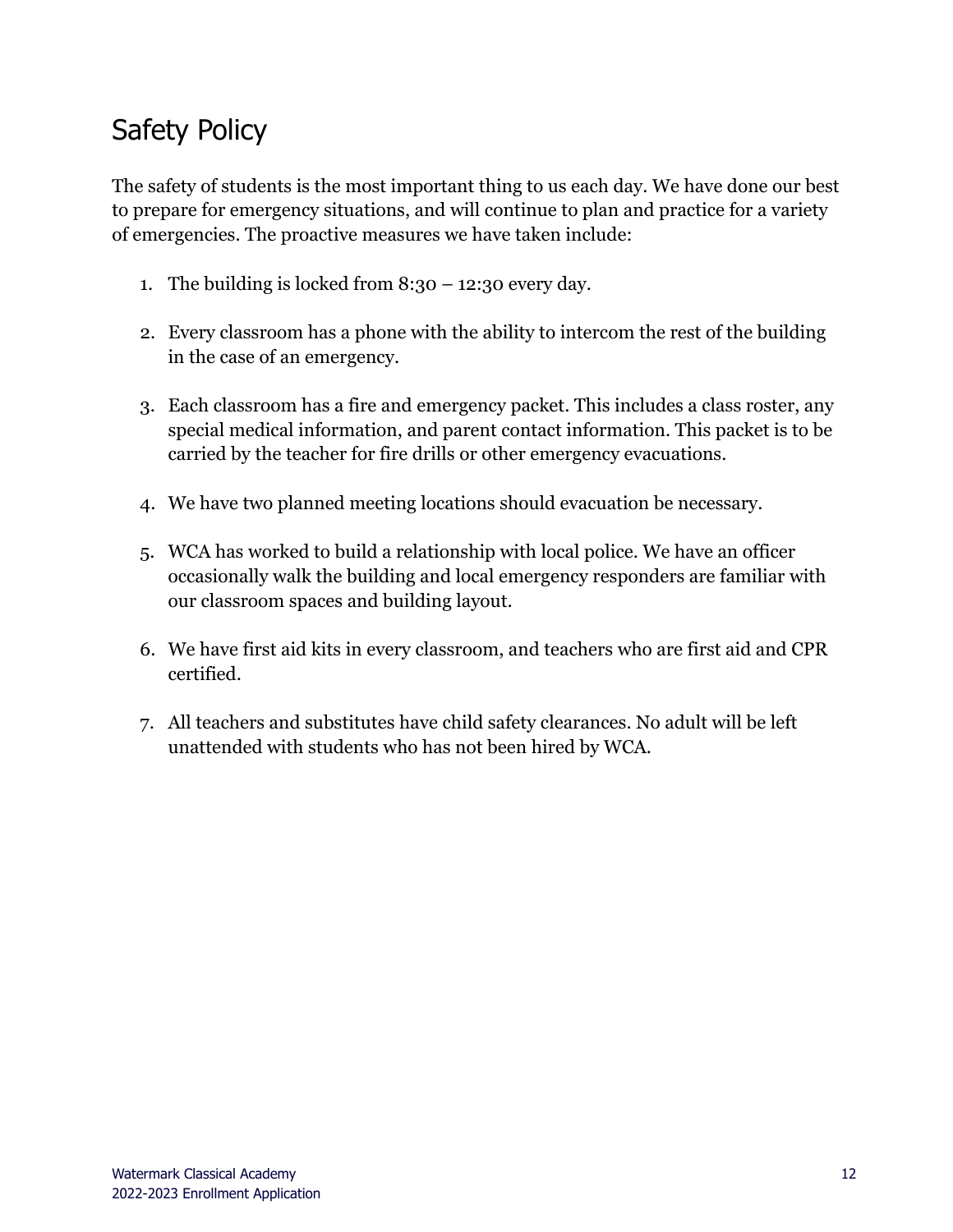### <span id="page-12-0"></span>Uniform Policy

At Watermark Classical Academy, we believe a uniform reduces distractions and de-emphasizes the impact that student dress can have on the learning and social environment of the classroom. We also believe wearing a uniform represents the unity of our students and creates an outward expression of the teamwork it takes to participate in a classroom marked by excellence and joy. For this reason, we require students wear a uniform for class unless otherwise specified by the teacher for a particular reason.

#### Uniform Requirements

WCA has a partnership with Lands' End – you can purchase uniforms on our school website with Lands' End. Parents may purchase uniforms at the store of their choice. Walmart, Old Navy, and Target all carry uniform clothing – we simply ask that the items you purchase are made to be school uniforms. Expectations for dress are as follows:

- Skirts/Pants/Shorts/Jumpers: We ask students wear khaki skirts, pants, shorts, or jumpers. No particular style or fit is required, but we do ask the clothing item was intended to be a school uniform. (no cargo shorts, leggings, khaki jeans, or distressed items).
- Shirts: White or navy collared shirts
- Sweaters: Navy sweater *or* school hoodie (School sweatshirts will be available for order in September.)
- Shoes: Students may wear any close toed, reasonable school shoes. Please no light up or other distracting shoes.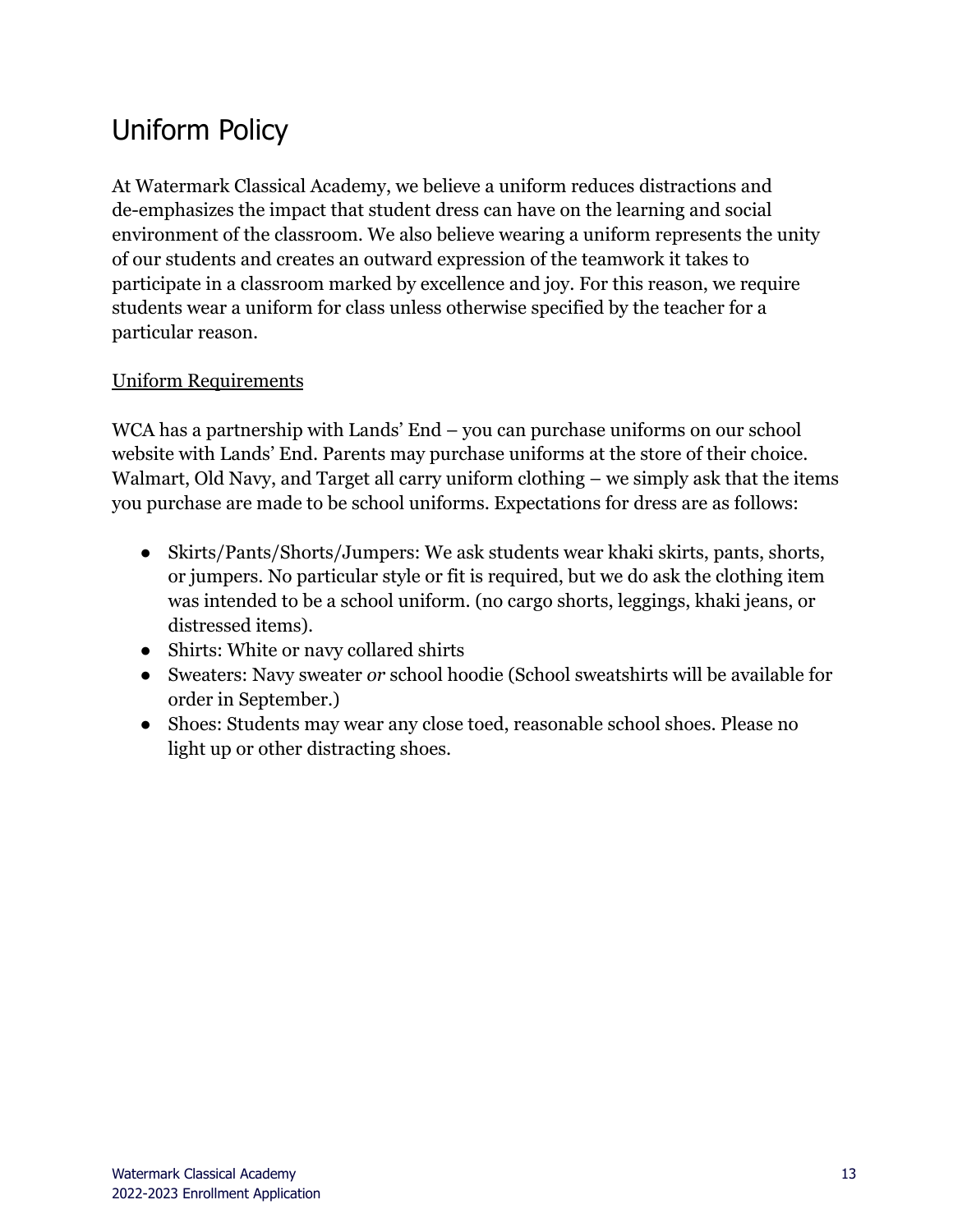# <span id="page-13-0"></span>**WCA Core Beliefs**

#### <span id="page-13-1"></span>Statement of Faith

The statement of faith adopted by Watermark Classical Academy, its staff, and its board is limited to primary Christian doctrine held throughout the centuries by Christian churches.

- 1. We believe the Bible alone to be the word of God, the ultimate and infallible authority for faith and practice.
- 2. We believe that there is one God, eternally existent in three Persons: Father, Son, and Holy Spirit. He is omnipotent, omniscient, and omnipresent.
- 3. We believe in the deity of our Lord Jesus Christ, in His virgin birth, in His sinless life, in His miracles, in His vicarious and atoning death through His shed blood, in His bodily resurrection, in His ascension to the right hand of the Father, and in His personal return in power and glory.
- 4. We believe that, for the salvation of lost and sinful men, regeneration by the Holy Spirit is absolutely necessary.
- 5. We believe that salvation is by grace through faith alone.
- 6. We believe that faith without works is dead.
- 7. We believe in the present ministry of the Holy Spirit, by whose indwelling the Christian is enabled to live a godly life.
- 8. We believe in the resurrection of both the saved and the lost; they that are saved to the resurrection of life and they that are lost to the resurrection of damnation.
- 9. We believe in the spiritual unity of all believers in our Lord Jesus Christ.
- 10. We believe the chief end of man and all his efforts is to glorify God and enjoy Him forever.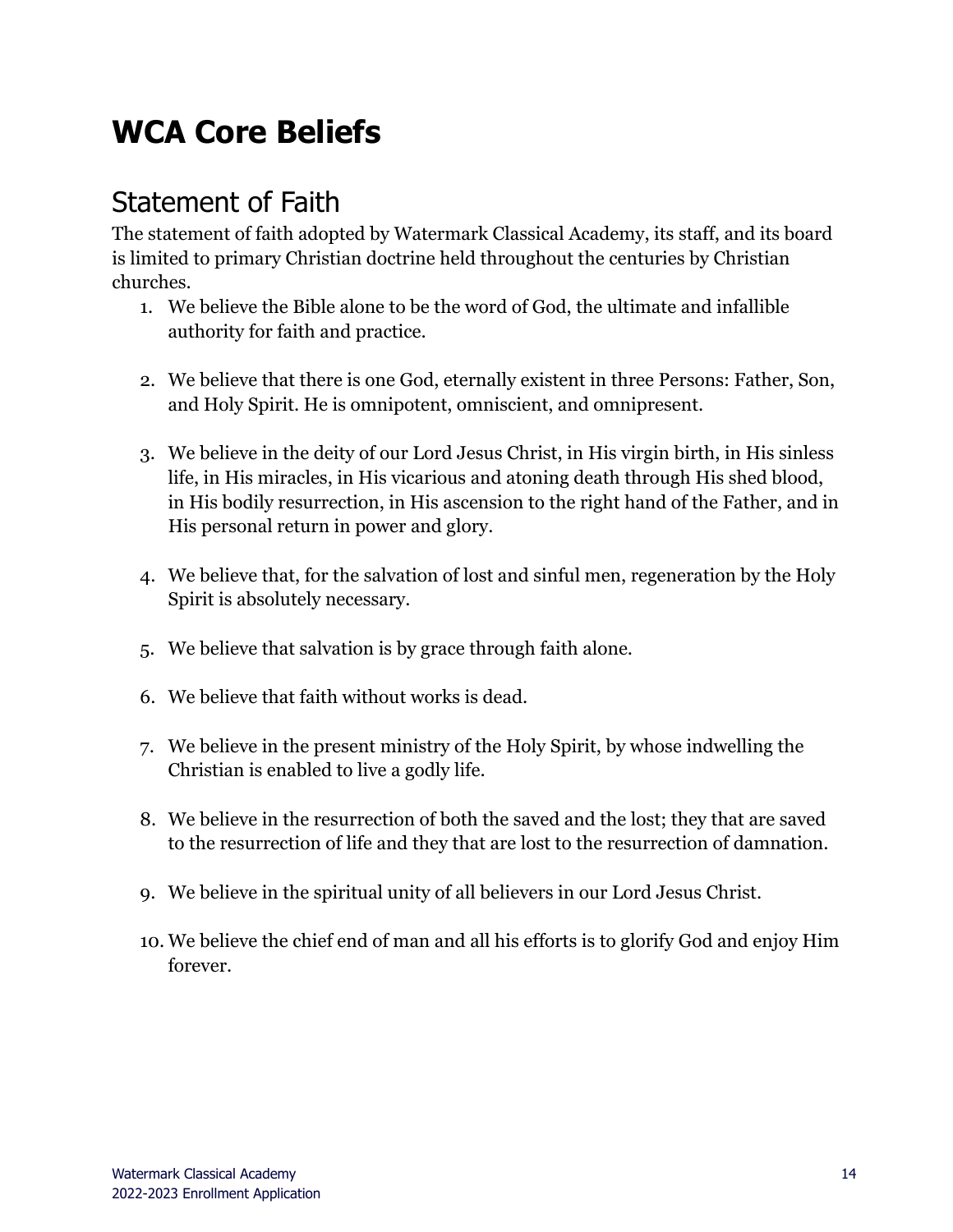#### <span id="page-14-0"></span>Mission

Watermark Classical Academy is a University Model program that exists to partner with parents in providing an excellent classical education which aims to equip students to walk in the wisdom of God and joyfully pursue a life of learning.

*May the God who gives endurance and encouragement give you the same attitude of mind toward each other that Christ Jesus had, so that with one mind and one voice you may glorify the God and Father of our Lord Jesus Christ.* - Romans 15:5-6

#### <span id="page-14-1"></span>Vision

To be a gospel-centered community driven by learning and excellence for the glory of God.

### <span id="page-14-2"></span>Vision for Students

- to actively and joyfully engage in learning
- to grow in virtue and Christ-like character
- to cultivate creativity and curiosity in the classroom

#### <span id="page-14-3"></span>Vision for Parents

- to model a life of learning and biblical worldview for students
- to partner with teachers in the education of students

### <span id="page-14-4"></span>Vision for Parents

- to display a love for God, children, and teaching
- to partner with parents in the education of students
- to prepare thoughtful and meaningful learning experiences for students using classical curriculum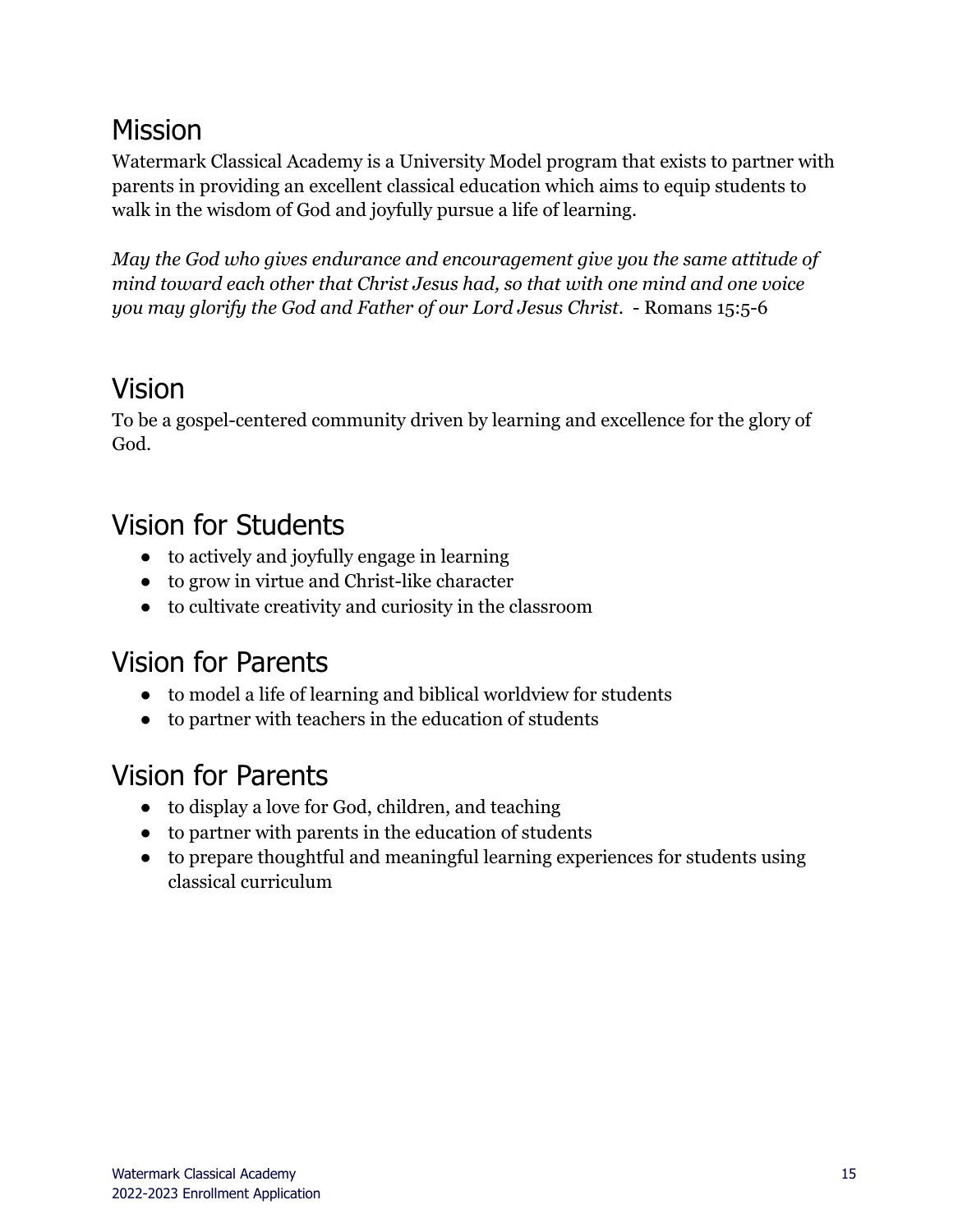### <span id="page-15-0"></span>**Parents and Students**

#### <span id="page-15-1"></span>Parent Responsibilities

Because Watermark Classical Academy is not identified by the State of Pennsylvania as a school, it is imperative that we work closely with parents to ensure the student is properly registered as a homeschool student. Likewise, since we are a Christian institution of education, we expect and anticipate a close partnership with parents to ensure the student is maturing adequately throughout the school year.

We hope to see parents providing emotional, spiritual, and physical leadership at home; we also hope to see parents mature their own academic understanding, reading books alongside their student and discussing the contents of their student's education at home, in the car, and in other non-academic settings.

Parents set the framework and tone for the student's entire education. As primary educator, it is ultimately up to the parents to train their child in the way they should go. We, as primary teachers in specific academic subjects, are happy to partner with like-minded parents to faithfully mature their student in the Lord and in the great academic disciplines set before them.

#### <span id="page-15-2"></span>PA Homeschool Requirements

The Academy will guide families through the process, but official filing of paperwork, and the completion of hours not done at WCA will be the sole responsibility of parents. A summary of the year and what the state of Pennsylvania requires from homeschooling families (and how WCA will partner with families) is as follows:

- 1. Parent completes a notarized affidavit with educational objectives and submits to their local school district by August 1.
	- Parent will be named the supervisor of student's education in this document.
	- The Academy will provide copies of both of these documents.
- 2. Parent provides updated health and dental records which must be signed by pediatrician and dentist.
	- The Academy will provide copies of needed forms.
- 3. Compile a portfolio of student work which demonstrates learning and progress throughout the school year.
	- The Academy will collect all academic work samples for the portfolio.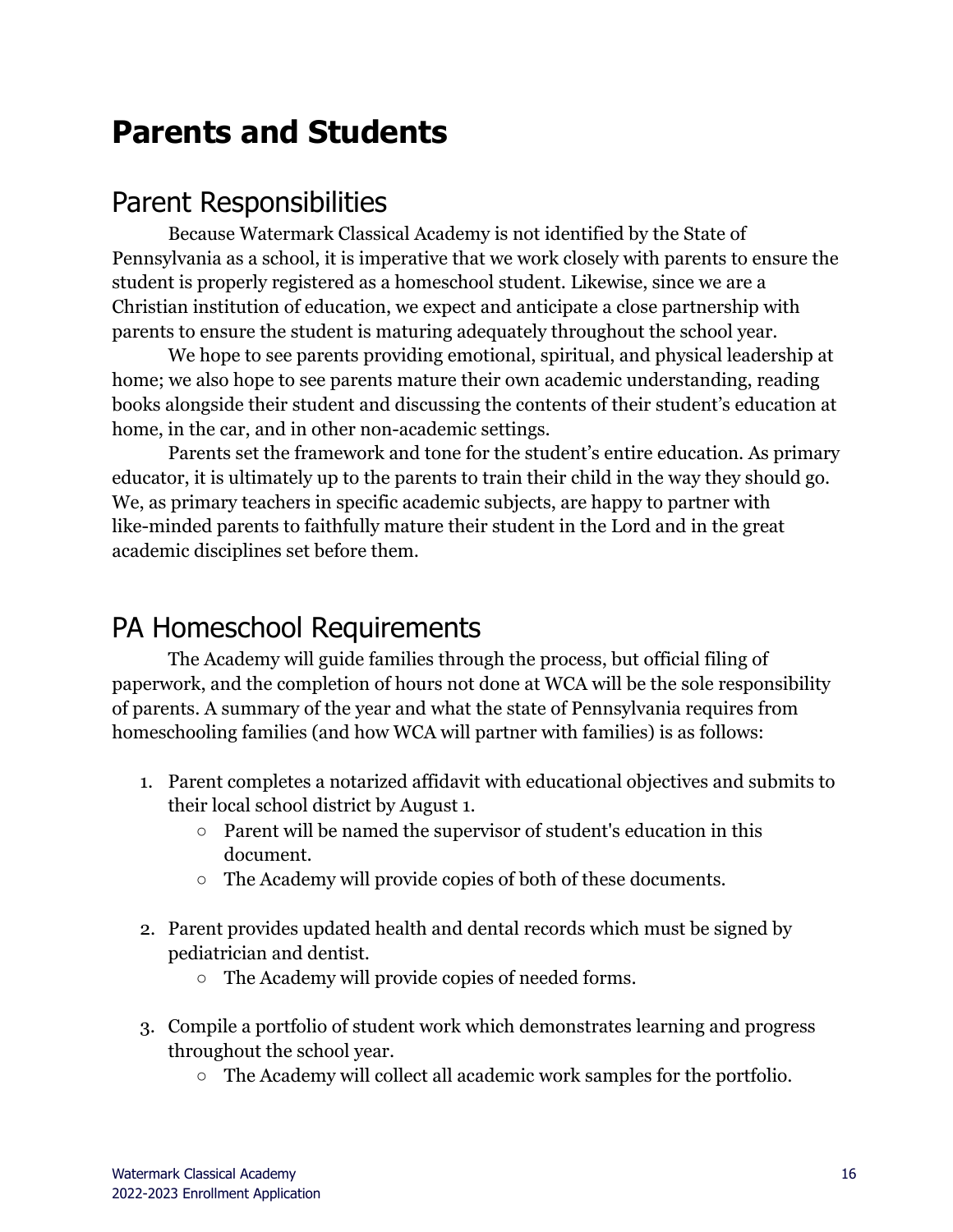- 4. Keep a daily log which tracks a minimum of 180 days of instruction.
	- The Academy will track each day on campus.
	- Parents will track additional days.
	- The Academy will provide a log for parents to use.
- 5. Standardized tests must be taken in grades 3,5, and 8.
	- The Academy will help parents navigate the completion of these tests.
- 6. Regularly add music, gym, and fire safety to a students' home education days.
	- The Academy will not be providing extracurricular activities. Parents will need to log these hours on the form provided.
- 7. Use an approved evaluator to interview student, evaluate portfolio, and write formal evaluation to be submitted to superintendent by June 30.
	- $\circ$  The Academy will provide a qualified evaluator (to be paid by the parent) to have the evaluation completed at WCA. Parents may also use an independent evaluator of their choice.

#### <span id="page-16-0"></span>Students with Learning Disabilities

Watermark Classical Academy is not staffed to handle students with severe learning disabilities or those who have severe behavioral problems. For their child's best interest, WCA will seek to work as closely with a parent of a struggling child and exhaust the resources available to us within the framework of our mission to provide an equal education for all students in the classroom. WCA maintains the right to forego the teaching and overseeing of a child's education when they conclude the child cannot meet either the social or academic standards set forth by WCA.